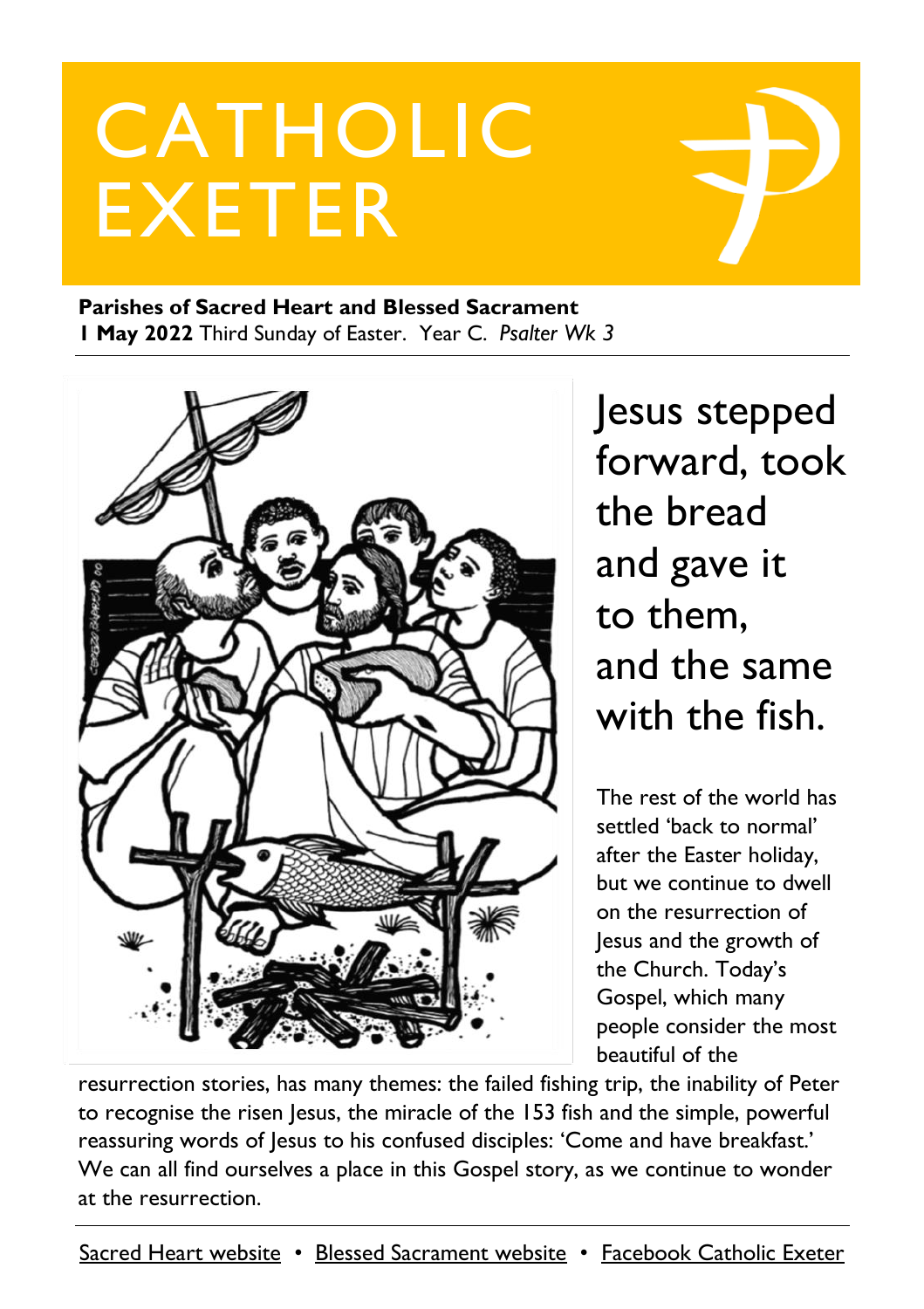# **MASS TIMES** BLESSED SACRAMENT



|                                    | <b>Sunday I May - Third Sunday of Easter</b>                                                                    |
|------------------------------------|-----------------------------------------------------------------------------------------------------------------|
| 8.45am<br>10.45am<br>6.00pm        | Trevor & Cally Baker - Golden Wedding Anniversary<br>People of the Parish<br>Peace in our hearts and the world. |
| 6.30 <sub>pm</sub>                 | Tuesday 3 May - SS Philip & James, Apostles - Feast                                                             |
| 9.30am                             | <b>Wednesday 4 May</b> - The English Martyrs - Feast<br><b>Special Intention</b>                                |
| 9.30am                             | Thursday 5 May - St Richard Reynolds - Memorial<br>For the protection of our extended family the church         |
| Friday 6 May<br>6.30 <sub>pm</sub> | <b>Michael Olivant RIP</b>                                                                                      |
| <b>Saturday 7 May</b><br>9.30am    |                                                                                                                 |
|                                    |                                                                                                                 |

#### **Sunday 8 May** – Fourth Sunday of Easter

| Blessings on all God's people |
|-------------------------------|
| People of the Parish          |
| Holy Hour for Vocations       |
|                               |
|                               |

### **Confessions**

Saturdays after 9.30am Mass and on reasonable request.

### Live stream

All Masses and liturgies are now being live-streamed. [Click here](https://www.youtube.com/c/BlessedSacramentExeter)

### Refreshments

Served after 9.30am Mass on Wednesdays.

*If you would be willing to be on a rota to serve refreshments after the 10.45am Mass on Sundays we would love to hear from you. Please contact the Parish Office.*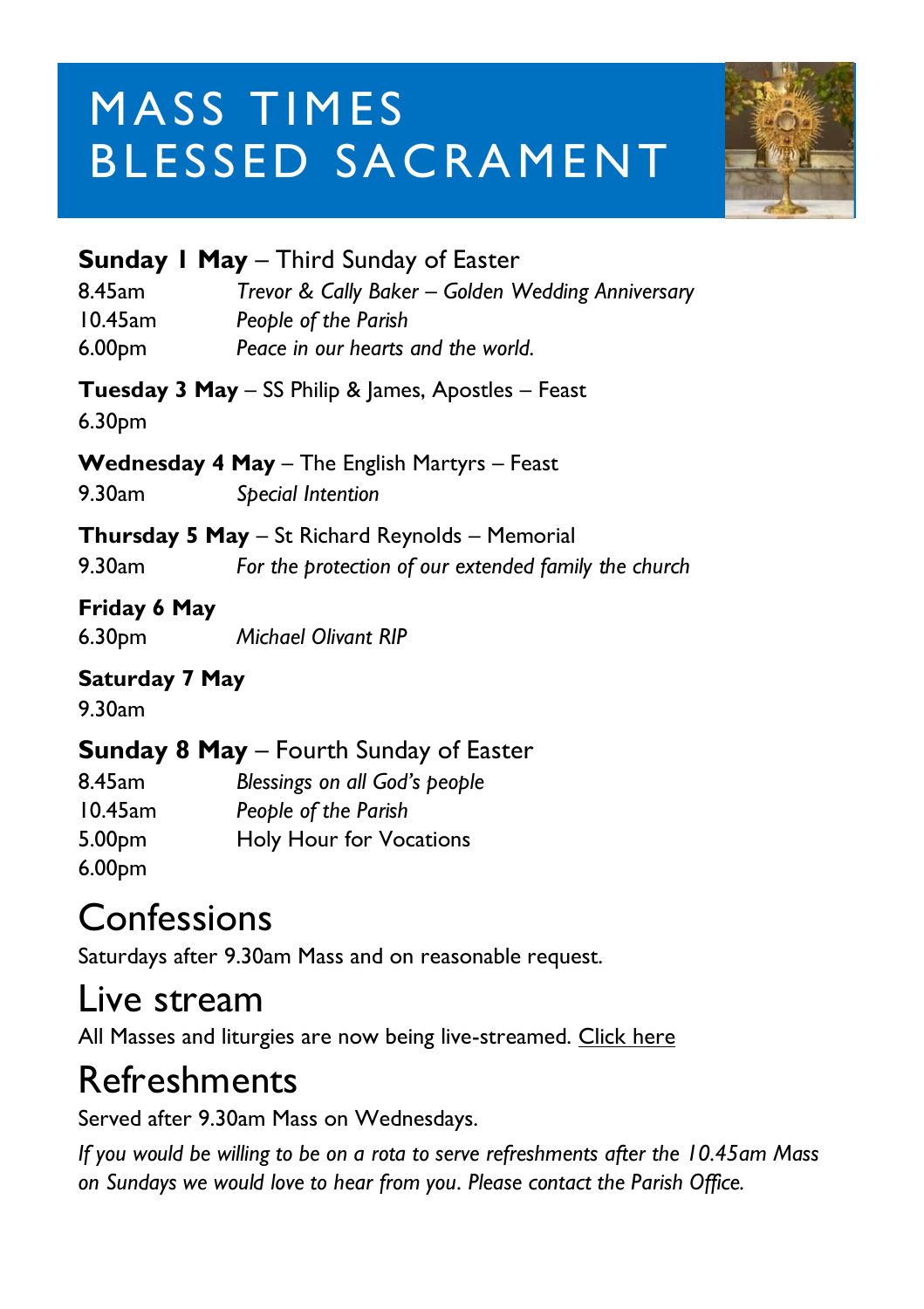# MASS TIMES SACRED HEART



#### **Sunday 24 April** – Third Sunday of Easter

5.30pm Sat *Jozeh Prywata RIP* 9.15am *People of the Parish*

11.15am *Holy Souls (Box)*

#### **Monday 2 May** – St Athanasius, Bishop & Doctor – Memorial 10.00am *Maud Schneeberger RIP*

**Tuesday 3 May –** SS Philip & James, Apostles – Feast 10.00am *In Thanksgiving*

**Wednesday 4 May** – The English Martyrs – Feast 10.00am *In Thanksgiving*

#### **Thursday 5 May** – St Richard Reynolds – Memorial 10.00am *For Ukraine*

#### **Friday 6 May**

10.00am *Private Intention*

#### **Saturday 7 May**

10.00am *Intentions of the CWL*

#### **Sunday 1 May** – Fourth Sunday of Easter

5.30pm (Sat) 9.15am 11.15am *People of the Parish* 5.00pm Holy Hour for Vocations

### **Confessions**

Saturdays after 10.00am Mass and 4.00–5.00pm and on reasonable request.

### Live stream

All Masses and liturgies are now being live-streamed. [Click here.](https://www.youtube.com/channel/UCqZLydKWQ6CqG2utRNBeKmA)

### Refreshments

Tea & Coffee after Masses on Sunday (9.15am), Tuesday & Saturday

### Church open

for private prayer from 9.30am until 6.00pm each day.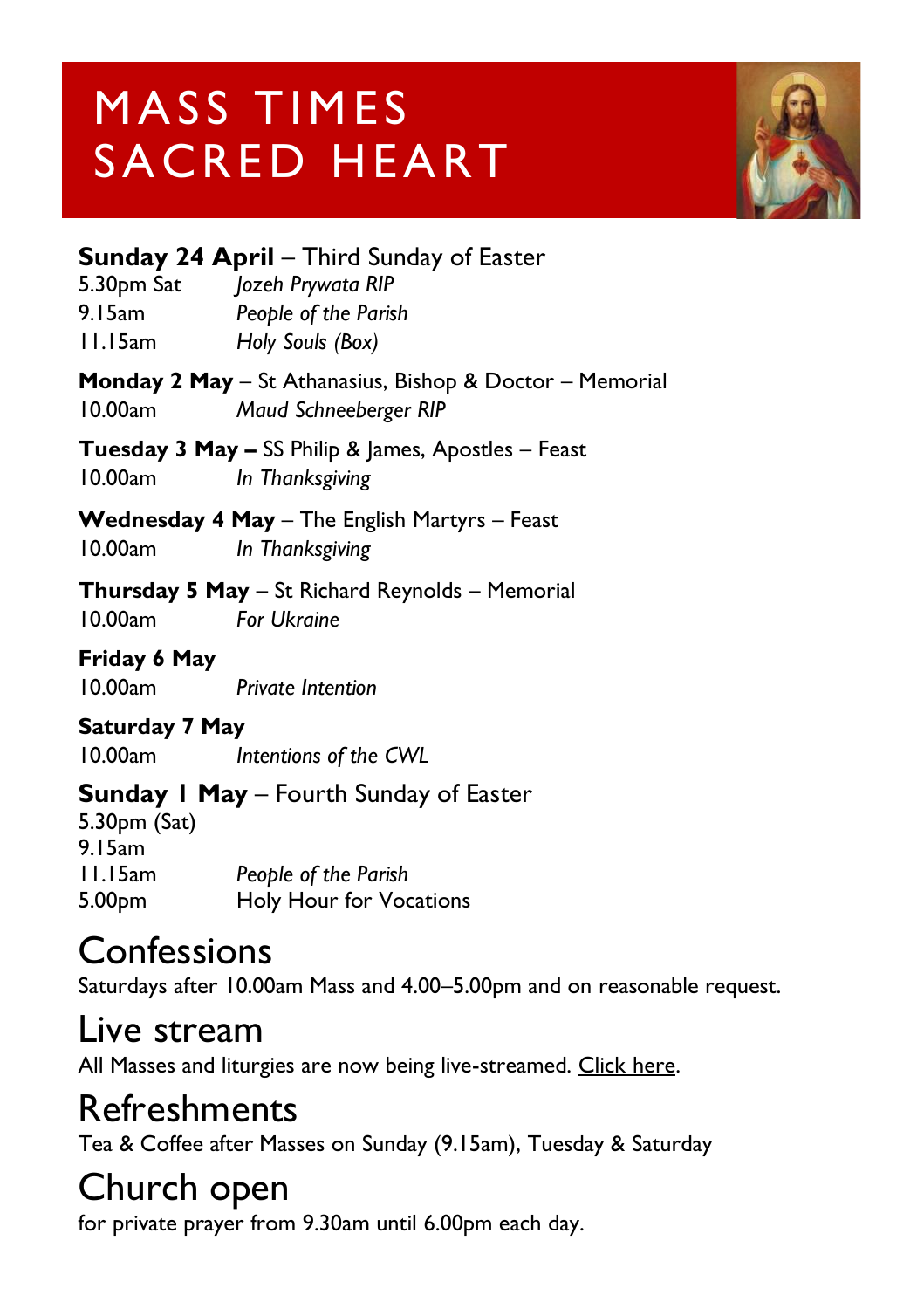### PETER Love without limits

Peter was a man of strength of soul and deep faith, a man who becomes the centre of leadership in the Church. He still has a few rough edges, however.

In today's gospel, he tells the other disciples that he is going fishing. We might have expected something more profound in those days after the resurrection



from the first pope! When the apostolic group catches nothing, Jesus appears on shore; he tells them to cast their net to starboard. The miraculous catch of fish symbolizes the bringing of all people into the reach of God's mercy. The church will gather, into one unbroken net, men and women of every race, colour, and nationality. Like the apostles, everyone has been summoned by Jesus to extend God's kingdom everywhere. We are to bear effective witness, to go out and preach in his name to a world that does not always want to hear the truth. We are

called to share in the mission of fishing for souls. None of us should ever rest until all peoples throughout the world embrace the gospel.

Peter had a deep love for Jesus, but not deep enough. On the night of the Last Supper, he thought he could die for Jesus, but he was wrong. When the test came, Peter came up short. Like Peter, we tend to overestimate our own readiness to follow Jesus. We do fine under ordinary circumstances, but when difficult moments come – temptations, opposition, even persecution – we fail. We come up short like Peter did. We love the Lord, but not enough, lesus' reaction to us is the same: He does not lose confidence in us. He does not let us off the hook. He expects us to grow into the job.

*The Job Is Yours: Keep Working on the Qualifications* What is Peter's shortcoming? His love was real, but there were still things greater than his love – his fear for instance. To be the first Pope, he needed a love without limits. That is why Jesus asks him three times: "Do you love me?" He is telling Peter that the qualification for the job is unlimited love. Peter must have an unlimited love to be the rock on which Jesus builds his Church. Jesus is not letting him off the hook. He is not giving the job to someone else. Peter must get that love, just as we must develop an unlimited love to qualify for the tasks in life that Jesus has given us. Amen.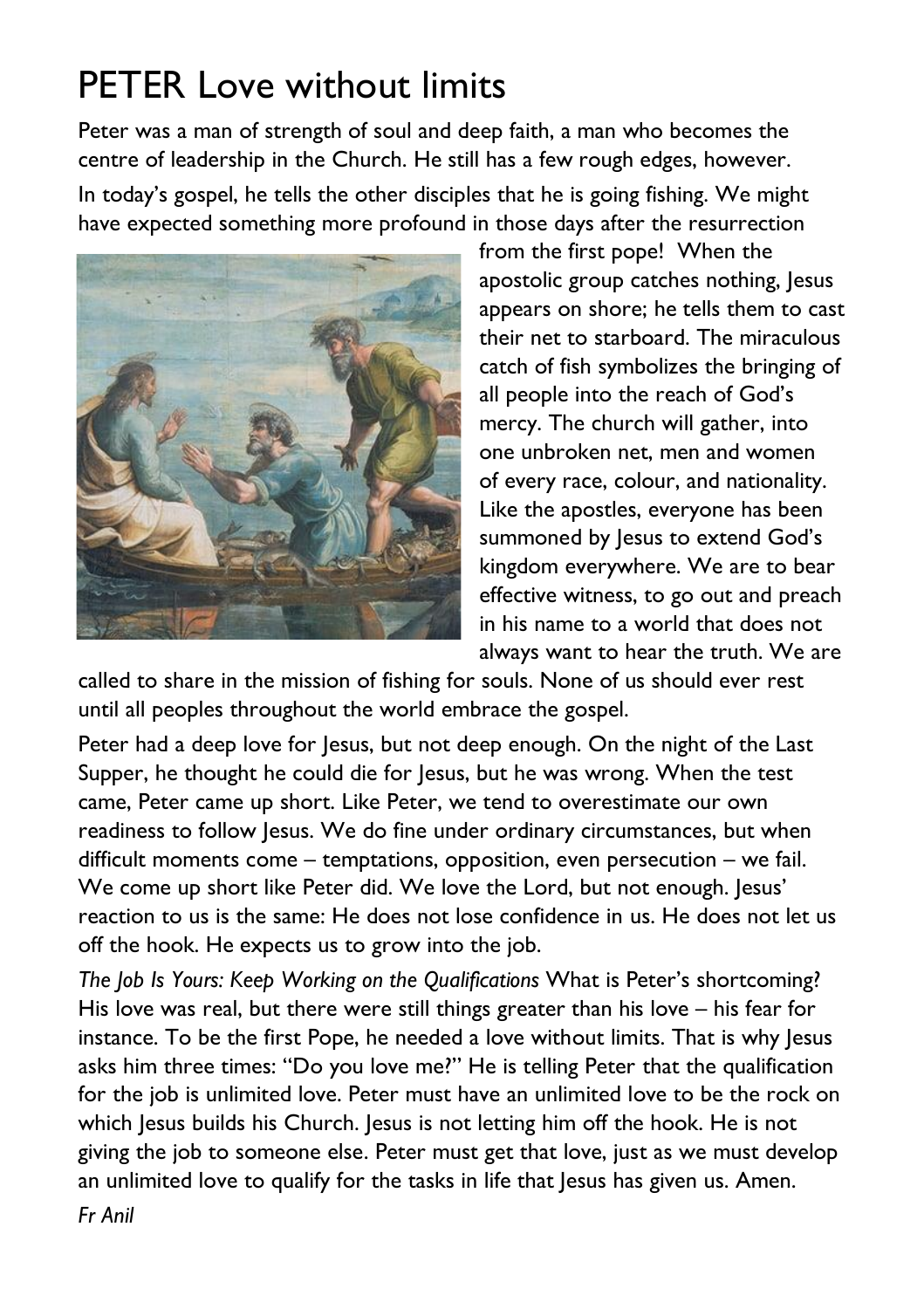



Last Wednesday, it was announced that the Holy Father has appointed Bishop Mark to be the Archbishop of Cardiff and the Bishop of Menevia, these two dioceses being united *in persona Episcopi* (in the person of the Bishop). This process of transition will take two months, during which time Bishop Mark will continue to lead our diocese with the more limited powers of a Diocesan Administrator. Once Bishop Mark has formally been installed into his new dioceses on 20 June, our Cathedral Chapter of Canons will meet to elect a priest to be our Diocesan Administrator and, with the help of other members of the clergy and diocesan officers, he will lead and oversee the daily life and mission of our diocese, its parishes and schools until a successor to Bishop Mark is appointed by the Holy Father in due course.

During the period until a new diocesan bishop is appointed, the ancient principle *sede vacante, nihil innovetur* (when the diocese has no bishop, nothing new may be done) must be observed whereby there is a limit to the decisions and actions that can be taken. However, this certainly does not mean everything must come to a halt. The Gospel of Salvation must continue to be proclaimed and the life and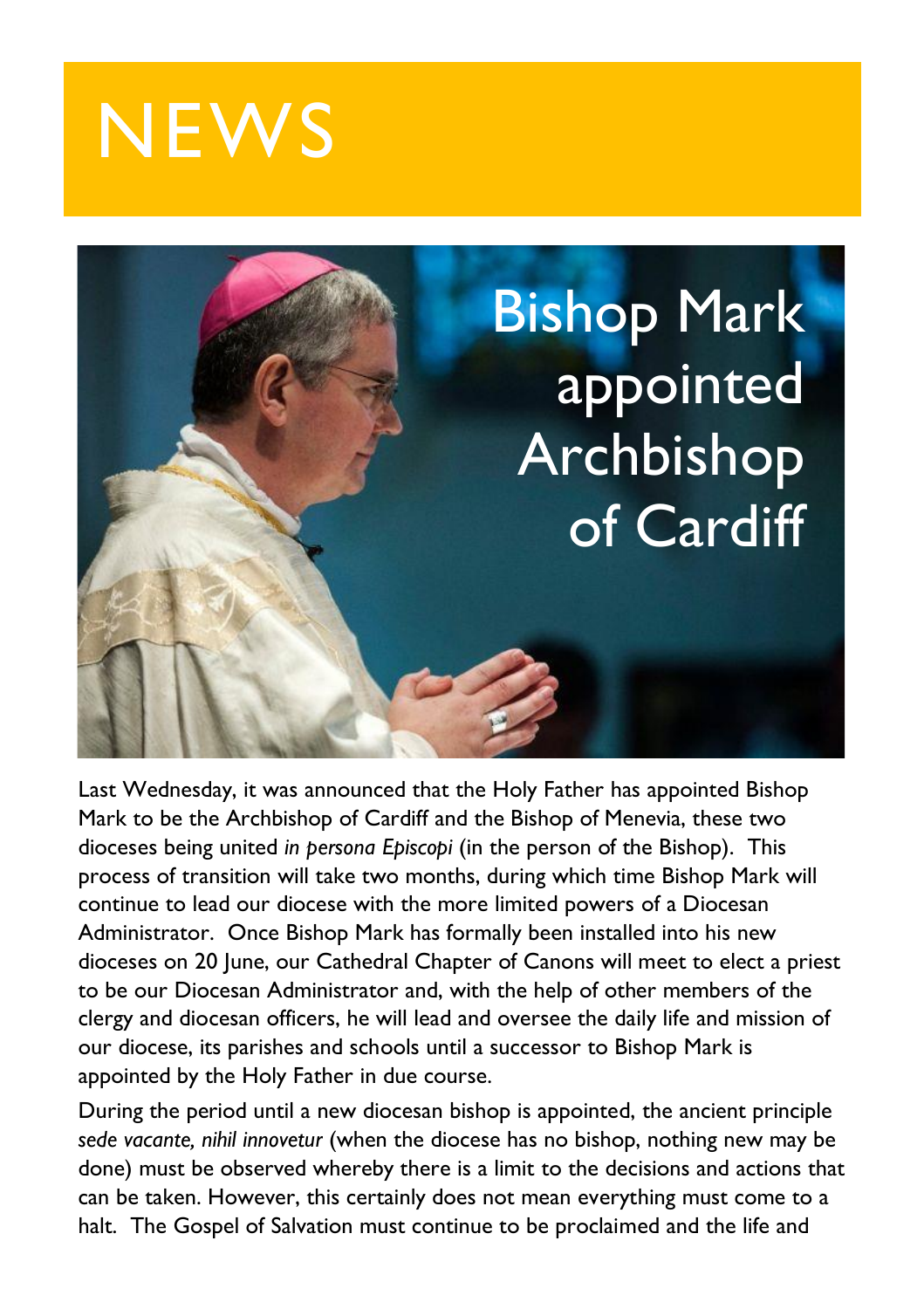mission of the Church in the Diocese of Plymouth carried forward, albeit in anticipation of the gift of a new successor to the Apostles to lead us and, through whose communion with the Bishop of Rome, our diocese is fully united with the Catholic Church throughout the world.

During this time of transition, our **primary task** as a diocese and in our parishes will be to unite together in earnest prayer that:

- the Holy Spirit will guide all those involved in the process leading to the appointment of a new bishop for our diocese;
- the one who is called to take on this essential apostolic ministry among us will be given the generosity and courage to accept it;
- we the clergy, consecrated men and women and lay faithful of the diocese will welcome our new bishop with joy and respond eagerly to his leadership in faith and mission.

A Diocesan Mass of Thanksgiving for the leadership and ministry of Bishop Mark as Bishop of Plymouth will be celebrated at the Cathedral of St Mary and St Boniface, Plymouth, on Monday 30 May at 12noon.

### Wstawka do biuletynów parafialnych

W ubiegłą środę ogłoszono, że Ojciec Święty mianował biskupa Marka arcybiskupem Cardiff i biskupem Menevii, te dwie diecezje są zjednoczone in persona Episcopi (w osobie biskupa). Ten proces przejściowy potrwa dwa miesiące, podczas których biskup Mark będzie nadal kierował naszą diecezją z bardziej ograniczonymi uprawnieniami administratora diecezjalnego. Gdy 20 czerwca biskup Marek zostanie formalnie ustanowiony w swoich nowych diecezjach, nasza katedralna Kapituła Kanoników spotka się, aby wybrać kapłana na pozycje naszego Administratora Diecezjalnego i z pomocą innych członków duchowieństwa i urzędników diecezjalnych będzie on prowadził i nadzorował codzienne życie i misję naszej diecezji, lacznie z parafiami i szkołami, dopóki następca biskupa Marka nie zostanie wyznaczony przez Ojca Świętego we właściwym czasie.

W okresie do czasu mianowania nowego biskupa diecezjalnego należy przestrzegać starożytnej zasady sede vacante, nihil innovetur (gdy diecezja nie ma biskupa, nic nowego nie można zrobić), zgodnie z którą istnieje ograniczenie decyzji i działań, które można podjąć. Jednak to z pewnością nie oznacza, że wszystko musi się zatrzymać. Ewangelia zbawienia musi być nadal głoszona, a życie i misja Kościoła w diecezji Plymouth kontynuowane, w tym czasie oczekiwaniu na dar nowego następcy Apostołów, który nas poprowadzi i przez którego komunię z Biskupem Rzymu nasza diecezja jest w pełni zjednoczona z Kościołem katolickim na całym świecie.

W tym okresie przejściowym naszym głównym zadaniem jako diecezji i w naszych parafiach będzie zjednoczenie się w żarliwej modlitwie , aby: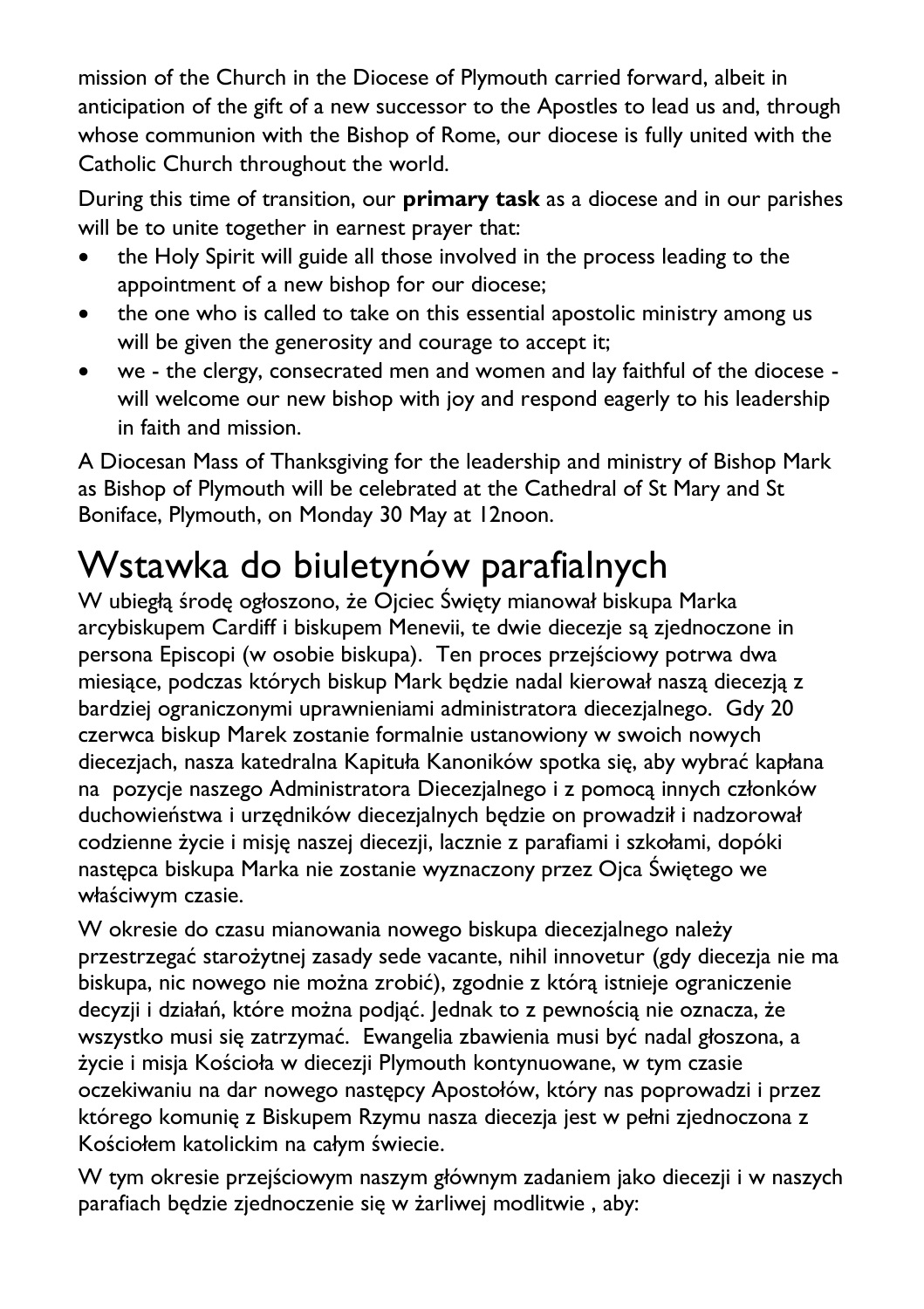- Duch Święty poprowadzi wszystkich zaangażowanych w proces prowadzący do mianowania nowego biskupa dla naszej diecezji;
- Ten, kto jest powołany do podjęcia tej istotnej posługi apostolskiej wśród nas, otrzyma wielkoduszność i odwagę, by ją przyjąć;
- my duchowieństwo, osoby konsekrowane i wierni świeccy diecezji przyjmiemy z radością naszego nowego biskupa i chętnie odpowiemy na jego prowadzenie w wierze i misji.

Diecezjalna Msza św. dziękczynna za prowadzenie i posługę biskupa Marka jako biskupa Plymouth zostanie odprawiona w katedrze Najświętszej Marii Panny i św. Bonifacego w Plymouth w poniedziałek, 30 maja, o godz. 12.00.

## Exeter Blitz 3 & 4 May 1942

On Monday 2 May there will be an 80<sup>th</sup> Anniversary Event at various sites in Exeter. Please see the Visit Exeter [website](https://www.visitexeter.com/whats-on/exeter-blitz-80th-anniversary-p3101583) for details. Sacred Heart Arts Group have been invited to be part of a display in St. Stephens Church in the High Street between 10.00am and 5.00pm. The group will use stories and material gathered for the Blitz Drama they presented for the 75<sup>th</sup> Anniversary in 2017. The display focuses on South Street and the key part played by Priests, Ministers, the Sisters from Palace Gate Convent and lay members of both Sacred Heart and the Baptist Church in preventing both from being destroyed. This anniversary event is particularly poignant in view of the continuing use of wanton destruction of cities as a weapon of war as is happening in the Ukraine today.

### Good Shepherd Vocations Sunday World Day of Prayer for Vocations

**Sunday 8 May.** Pope Francis writes "Dear friends, on this day in particular, but also in the ordinary pastoral life of our communities, I ask the Church to continue to promote vocations. May she touch the hearts of the faithful and enable each of them to discover with gratitude God's call in their lives, to find courage to, 'yes' to God." There will be a retiring collection for the Bishop's Seminarian Fund to fund the formation of our future priests. There are gift aid envelopes available if you would like to gift aid your donation.

### Plymouth Diocese Catechetical Camps 2022

This year our camps will be meeting at Grangehurst, at Buckfast Abbey, for the Junior and Senior Camps, and St Rita's in Honiton for the St Petroc's Camp. Junior Camp 7th August – 12th August (Grangehurst. School years 3–6). Senior Camp 31st July – 5th August (Grangehurst. School years 7–10). St Petroc's Camp 31st July – 5 th August (St Rita's, Honiton. School years 11–12). Camp fee: £210. If you are able to help in any way with Camps this year please see attached information and get in touch: 01364 645360 / email: info@prcdtr.org.uk.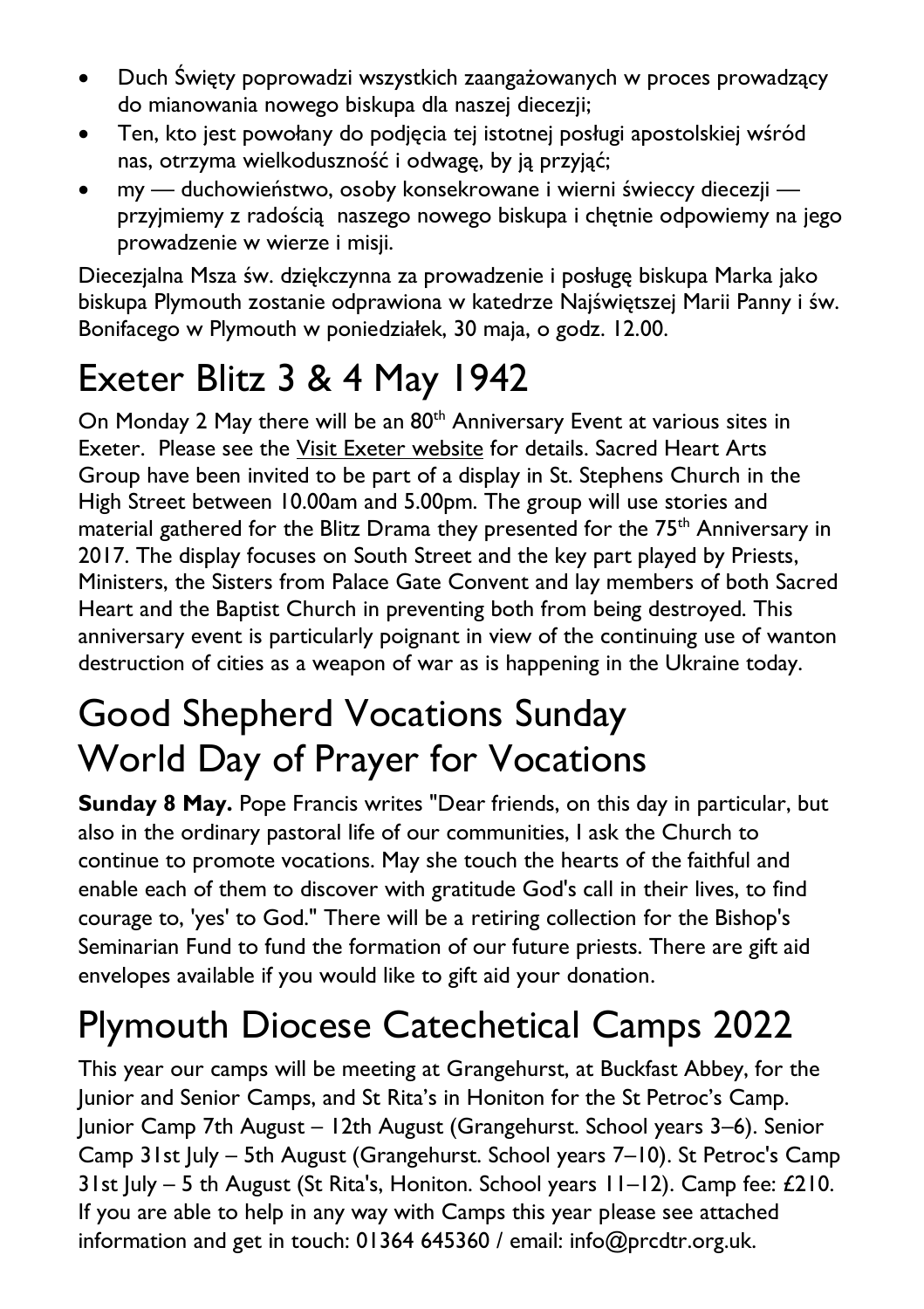# St Nicks News

What lovely weather to start the Summer term at St Nicholas! We hope all parishioners had a happy Easter break.

We have September (Autumn term) spaces in our Nursery for 3 and 4 year old children. We offer the local authority 15 hours funding as well as the extended 30 hour funding for eligible families. Additional hours are charged at  $£4.30$  per hour. We would be delighted to show prospective parents our Nursery in action and to answer any questions they may have about joining our school community. Please contact Mrs Brocksom [\(abrocksom@stncs.uk](mailto:abrocksom@stncs.uk) / 01392 445403 option 4) to arrange a visit or to find out more. St [Nicholas](http://www.st-nicholas-exeter.devon.sch.uk/website) School website.

# Temporary accommodation required

A gentleman who requires follow up treatment having had a cancer operation is looking for temporary accommodation to rent. He is currently staying with family and friends in Portugal but is very concerned about where he can stay as he needs a follow up operation and a period of recuperation. He is very concerned about his situation, which is having a negative impact on his health. If you can help please contact Blessed Sacrament Parish Office.

# Residential Retreats

Residential silent and individually guided retreats. The retreat house with its large garden and pleasant rural walks nearby is situated near Looe in Cornwall.

July 9-11 (Sat - Mon) Weekend Retreat (£160); July 11- 15 (Mon - Friday) Midweek Retreat (£320); July 9 -16 (Sat - Sat) 6 day Retreat (£560). Venue: Sclerder Abbey, near Looe. Cost includes full board & lodging. Please contact Plymouth Diocesan Ignatian Spirituality Group at diocesan-

ignatianretreats@prcdtr.org.uk or phone 01752 769164 or 07823 447637 for further information or booking form.

# Caritas & CAFOD Event

**Care For Our Common Home**. Caritas Plymouth with CAFOD Plymouth is organising an online event from 5.00-6.00pm on Tuesday 24 May during Laudato Sí week 2022, to reflect on how we care for our common home and respond to Pope Francis' invitation to create a new kind of solidarity and a spirit of integral ecology. The event will offer an opportunity to think about the challenges and opportunities facing us and how we are called to act. Please [register](https://forms.office.com/r/L7nNXjjb57) here

Caritas April [Newsletter](https://email.workwithgusto.co.uk/t/t-92E98FEB5804515E2540EF23F30FEDED)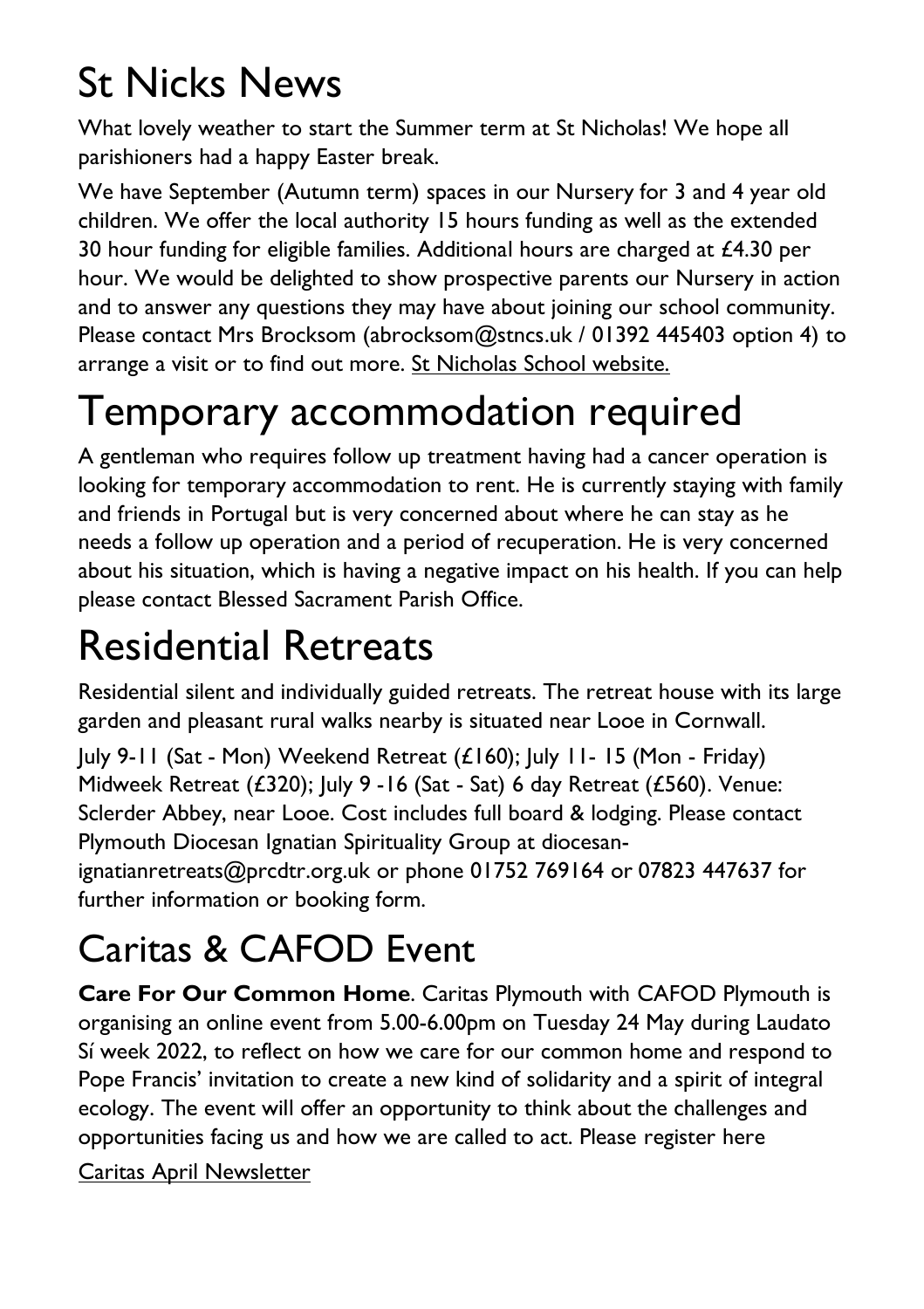# Catholic Exeter Forming in Faith

We are now running sessions to watch Bishop Barron's series to grow in our understanding of the Mass. Come to all six or dip in and out each week either way, you will feel inspired and spiritually fed. The next sessions will be on Monday 9 May 10.30am till 12.30pm at Sacred Heart and Tuesday 10 May 7.00 – 9.00pm at Blessed Sacrament. Please come and join us.



Alpha has been changing people's lives around the world and has had a powerful effect on the lives of some of our parishioners. We would love you to share their experience of encountering Jesus Christ and the Church in a dynamic way.

# Baptism Preparation Course

#### **We are currently taking bookings for the May course.**

Are you expecting a baby and/or looking to have your child baptised? We look forward to supporting you in preparation for this important sacrament and welcoming you and your family into the community of the Church. Courses are over two consecutive Saturday mornings from 10:15-12.00 delivered via Zoom. The course dates are: 14/21 May, 16/23 July and 15/22 October. Godparents are especially welcome to attend the second Saturday session as the role of Godparents is explored. Click on the link at the end of this article to register. If you have any problems accessing this, please contact Lesley in the parish office on 01392 274724 or at [exeter-heavitree@prcdtr.org.uk](mailto:Exeter-heavitree@prcdtr.org.uk) [Baptism](https://docs.google.com/forms/d/1bgbx-gDVZaqwyjbRS6c6lJrCh2Jt-5ZQYy-1tPBwM4g/edit) Enquiry form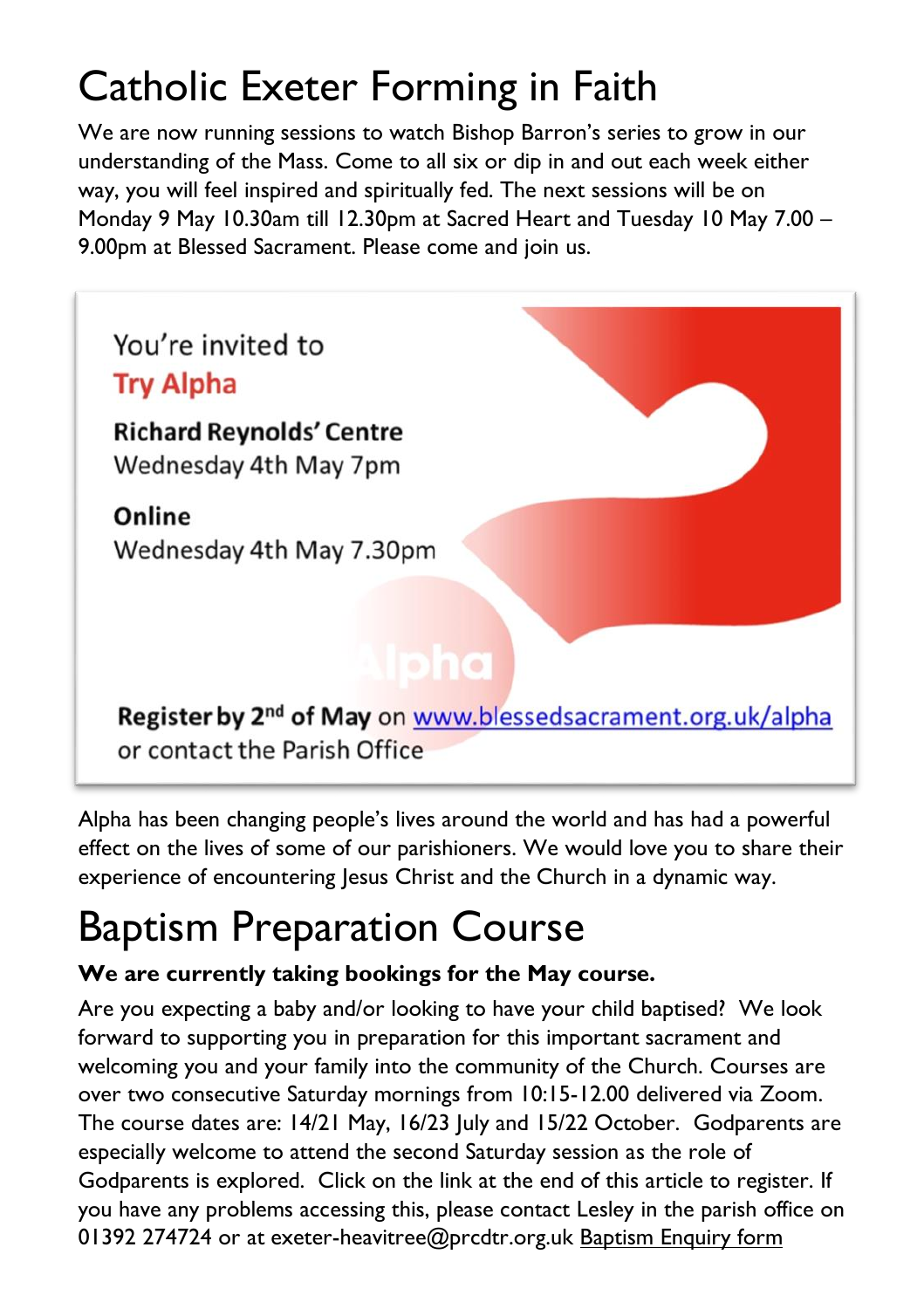### Catholic Children's Society Plymouth **Great Big Diocesan Quiz**

We are delighted to announce that we have a new date for our next Great Big Diocesan Quiz, as the last two planned quizzes have been cancelled due to the



pandemic. We're looking for parishes to join us on **Friday 1 July at 7.30pm** and we would love to make this our biggest quiz ever. The last quiz in 2019 saw **9 teams** including one school compete for the trophy, which was won on the night by Heretics from Blessed Sacrament and **almost £1500** was raised.

All you need is to find a quiz master and a venue to host your parish quiz and then ask for teams to come forward to compete against each other in your parish on the night and against all the other parishes. If you would like to register an interest to take part or would like to discuss the quiz in more detail, please email [vicki.dunstone@prcdtr.org.uk](mailto:vicki.dunstone@prcdtr.org.uk) - all materials will be supplied by CCSP – you just need to find a venue, a quiz master and some teams to compete. Good luck !

#### **Extend a Hand: Give Hope 2022 Annual Appeal**



Saturday 27 and Sunday 28 August

The theme of our CCSP Annual Appeal this year is 'Extend a Hand: Give Hope'**.** Packs will be sent to all parishes soon and we hope that even more parishes will be able to support this year's annual appeal as 30 parishes helped to raise over £17,000 in 2021.We have just received £875.90 in Gift Aid from last year's donations so it's wonderful if supporters are able to

tick the Gift Aid box if you can, as this money alone can help an extra 5 families through our Essential Grants programme.

#### **Christmas Card Packs**

From November 2022, packs of Christmas cards will be on sale slightly earlier this year following feedback received last year.

# Exposition and Taizé Prayer

7.00pm Wednesday 4 May. Join us for a time of reflection and prayer before the Blessed Sacrament. All welcome.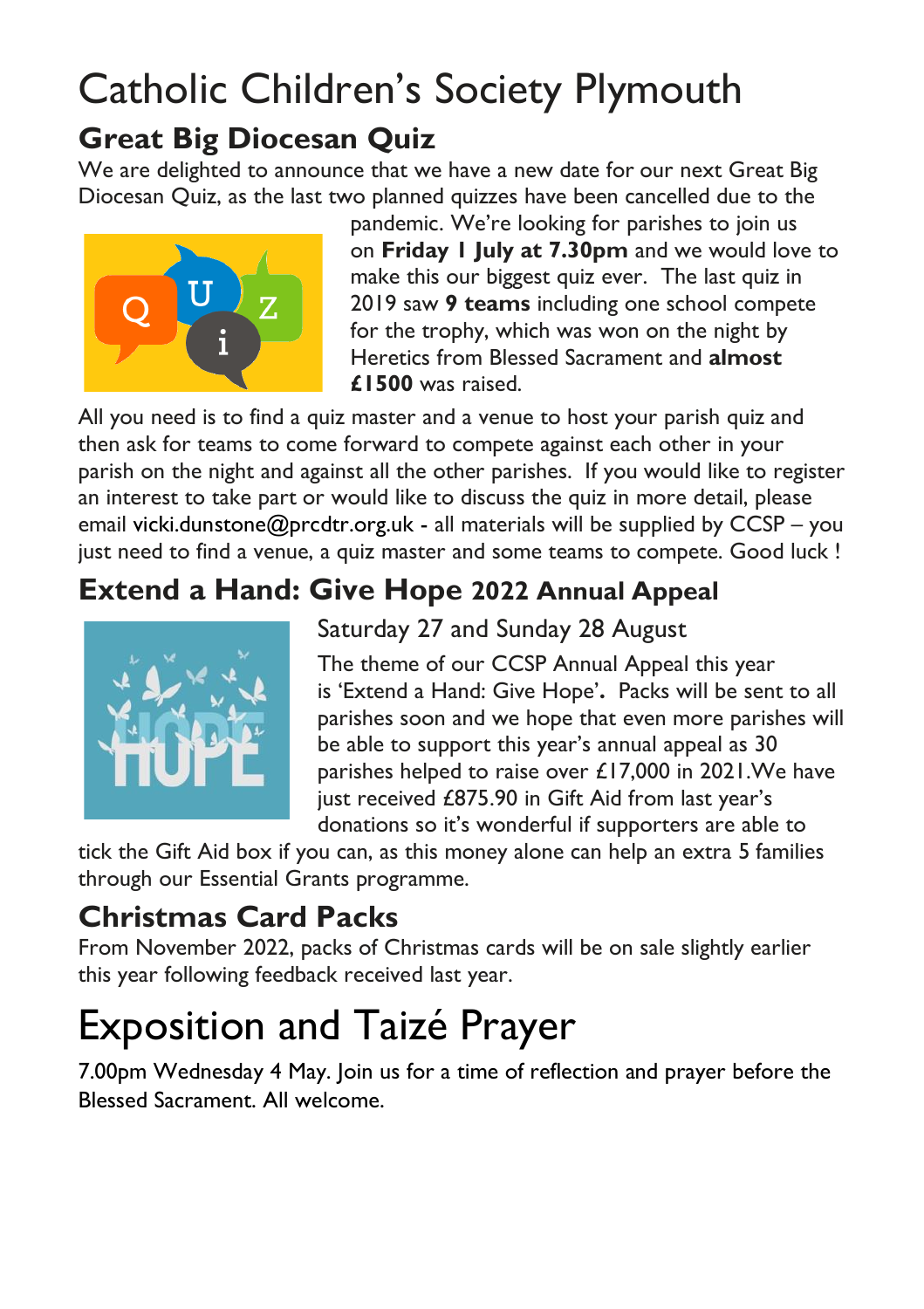# CAFOD

#### **Global repercussions of the invasion of Ukraine.**

Our partner organisation Caritas are on the ground in and around Ukraine responding to this humanitarian crisis. The conflict risks having a ripple effect around the world particularly on wheat and grain supply, especially troubling in countries already struggling with hunger and risk of famine. Our partners are already working with communities to stave off the worst effects of this. Your Lent gifts and support for Walk Against Hunger will make sure vulnerable families in many countries know where their next meal is coming from and it will help them flourish in the long term.

#### **Our New Campaign: Fix the Food System**

The global food system is broken. There is enough food to feed everyone in the world, but millions still live in poverty. There is a huge power imbalance between large-scale industrial agriculture, and millions of farmers around the world who grow food on small plots of land to make a living. In addition, the way we produce food is very bad for the planet, our common home. The good news is that there is a better way: many communities supported by CAFOD are producing food in a way that's good for them and good for the earth. The world needs our communities to take urgent action to *fix the food system.* If you're interested in finding out more see Cafod.org.uk/food

#### **Step Into the Gap**

CAFOD offers opportunities for 18–30 year olds to gain experience, develop leadership skills and spend a year in the service of others. This allows them to inspire a generation of people to act for the poorest and most marginalised. If you are interested, or know someone who might be there's [more info here.](https://cafod.org.uk/Education/For-young-people/CAFOD-Gap-year)

# The Gathering

Saturday 14 May join South West Youth Ministries for the number one regional termly event for youth. Save the date, more details to follow.

# Youth Events Newsletter [Available by clicking here](https://email.workwithgusto.co.uk/t/t-A6F98318701C324C2540EF23F30FEDED)

## Pope Francis tweets…

Working safely allows everyone to express the best of themselves while earning their daily bread. The more we take care of the dignity of work, the more certain we are that the quality and beauty of the work carried out will increase.

# Exeter Friends of Ukraine

Ukrainians living in Devon have created Devon For Ukraine, an online portal to link the various offers of help across the county and Ukrainians coming here, as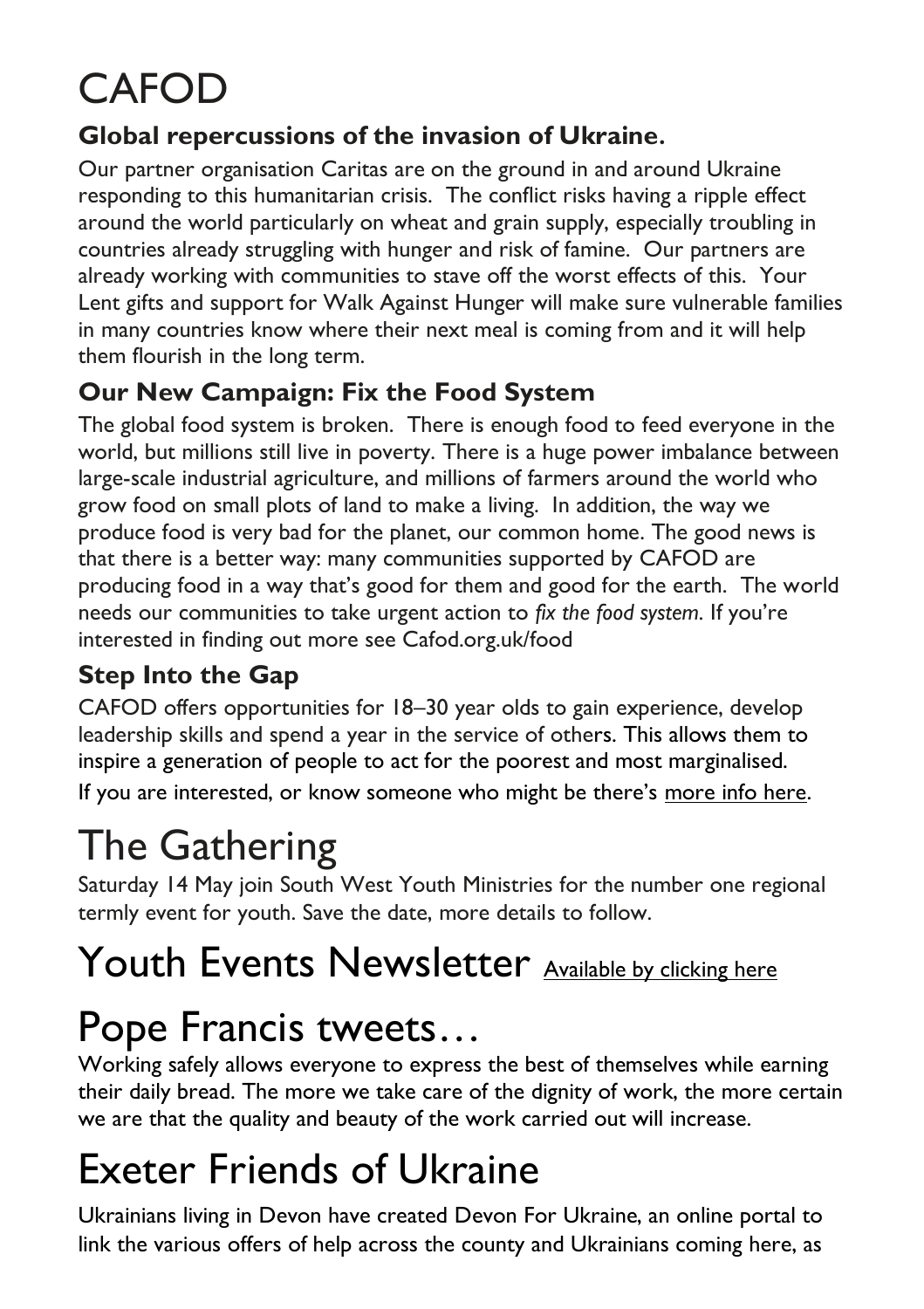well as Exeter Friends of Ukraine, which helps with the logistics of organising donations. For info or to volunteer, please contact:

Devon for Ukraine by emailing Tanya at [support@devonforukraine.com](mailto:support@devonforukraine.com) Exeter Friends of Ukraine by emailing Shannon at [shannonpack@hotmail.co.uk](mailto:shannonpack@hotmail.co.uk) Conversation Café by emailing Olya at [olya@maketank.org.uk](mailto:olya@maketank.org.uk)

Blessed Sacrament is still a collection point for donations for Exeter Friends of Ukraine. The updated list of needs is: **Dry Shampoo, Conditioner, Soap, Orthopaedic boots, Crutches, Wheel chairs, Protein bars, Protein drinks, Sweets, Toiletries, Cleaning products, Children's medicine, Tinned meat & fish, All Medicines, Sun cream, Lip balm, Squeezy baby food, Dry foods, Tinned food, Wet wipes, Hair brushes.**

We ask that you only donate the items on the list. Donations are collected to be taken and sorted before loading in to vans which are regularly departing Exeter for Ukraine. Thank you for all your donations

# Learn Ukrainian

Thursday 10 May at 6.30pm at University of Exeter. A Ukrainian Culture and Language Course. More info and booking: [click here.](https://humanities.exeter.ac.uk/flc/evening/languages/)

# Conversation Café

A pop-up Conversation Café has been launched in Exeter for Ukrainian refugees and host families to meet up. The Café, located at 6 Paris Street, is the brainchild of Olya Petrakova and Maketank. The Café is a place for local people to address the Ukrainian crisis – especially those who have expressed an interest in hosting refugees, Ukrainians settling in Exeter and the surrounding area, but also for people to find out information, fundraise, meet up and socialise.

The initiative has come about thanks to Maketank, a partnership working with organisations such as Devon for Ukraine, Exeter City Council, City of Sanctuary and others. Please contact Maketank [hello@maketank.org.uk](mailto:hello@maketank.org.uk) for more info

# Catholic Women's League

**The Catholic Women's League pilgrimage to Buckfast Abbey**. Members of the CWL, and parishioners who are not CWL members, are invited to join the annual pilgrimage to Buckfast Abbey on Saturday 14 May. Mass will be celebrated by Bishop Mark and followed by tea in the Grange .The cost will be £10, for the coach, which will be payable on the day. The coach will leave South Street at 12 noon and Blessed Sacrament at 12.10pm. To book your place please contact Frances Canning by 1 May at [francesandedward@blueyonder.co.uk](mailto:francesandedward@blueyonder.co.uk) or telephone 01392 209542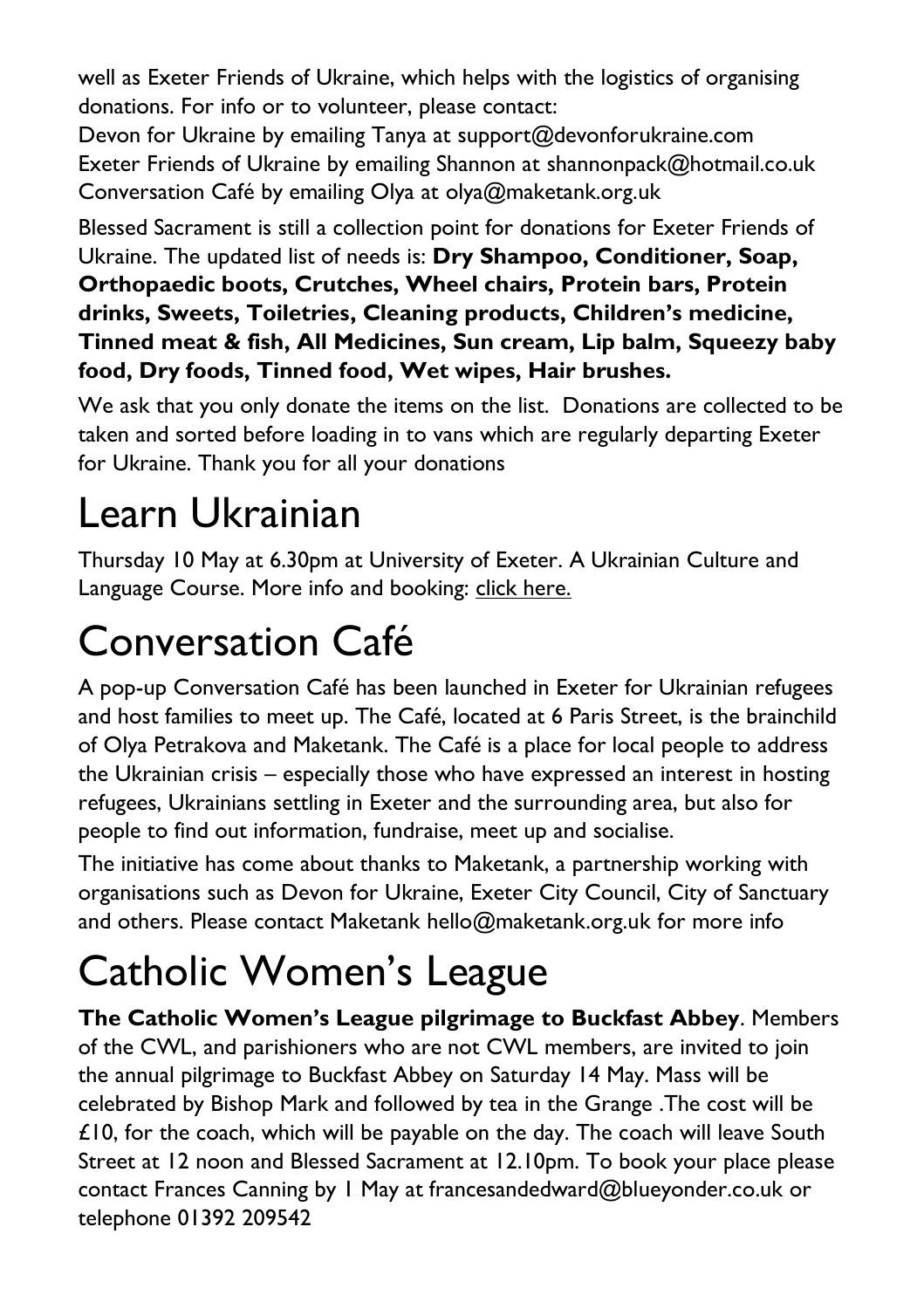### Vocations to the Priesthood Day of Recollection

A Day of Recollection for men discerning their vocation will be held on Saturday 21 May from 10:00 to 16:00 at Sclerder Abbey, near Looe, Cornwall The day will include Mass; a time of Adoration; a short conference; opportunity for Confession and 'One to One talks' with serving Priests from our Diocese; and sharing food together (this will be provided – please let us know of special dietary requirements). Under 18s welcome to attend with parents' permission. For further information and to register for the event, please contact Fr Jacek Kostuch on [Jacek.Kostuch@prcdtr.org.uk](mailto:Jacek.Kostuch@prcdtr.org.uk) by 16 May at the latest. Collection from Liskeard Station before 9.15 and return after can be arranged if needed.

# Welcomed into the life of grace

Please pray for **Irene Gilfillan** and **Chloe Wright** both of whom will be baptised at Blessed Sacrament this Sunday. Please also pray for their parents and Godparents. May the flame of faith and the Holy Spirit grow in their lives as they take their place among God's holy people. Congratulations to them both!

# Contemplative Retreat at St Rita's

**6–13 May**. For those seeking a more contemplative way of praying and living, this silent contemplative retreat with individual guidance provides a step-by-step introduction to the Gries Path of Prayer developed by Fr Franz Jalics SJ. For those familiar with this form of contemplative prayer, the retreat offers the opportunity to refresh and deepen one's prayer. Donations invited: £400 (all rooms ensuite). Please contact the Retreat Co-ordinator: Paddy Rylands paddyrylands@gmail.com for further details.

# Pope's May prayer intention

For faith filled young people. We pray for all young people, called to live life to the fullest; may they see in Mary's life the way to listen, the depth of discernment, the courage that faith generates, and the dedication to service. See also the Popes' video [here](https://thepopevideo.org/)

### Sacred Heart online donations

**All donations are anonymous.** Please use [this](https://givealittle.co/campaigns/f94e8739-d2fd-4ce6-9fca60470ef39403) link to make your donation. Alternatively, you can go to Sacred Heart [website.](https://www.sacredheartexeter.org/) Scroll down to the 'Parish News' and click the highlighted 'Donate Here' text. There is also a link on our [Facebook](https://www.facebook.com/Sacred-HeartCatholic-Church-Exeter-422138011310698) Page. If you need further guidance email Sacred Heart Parish Office.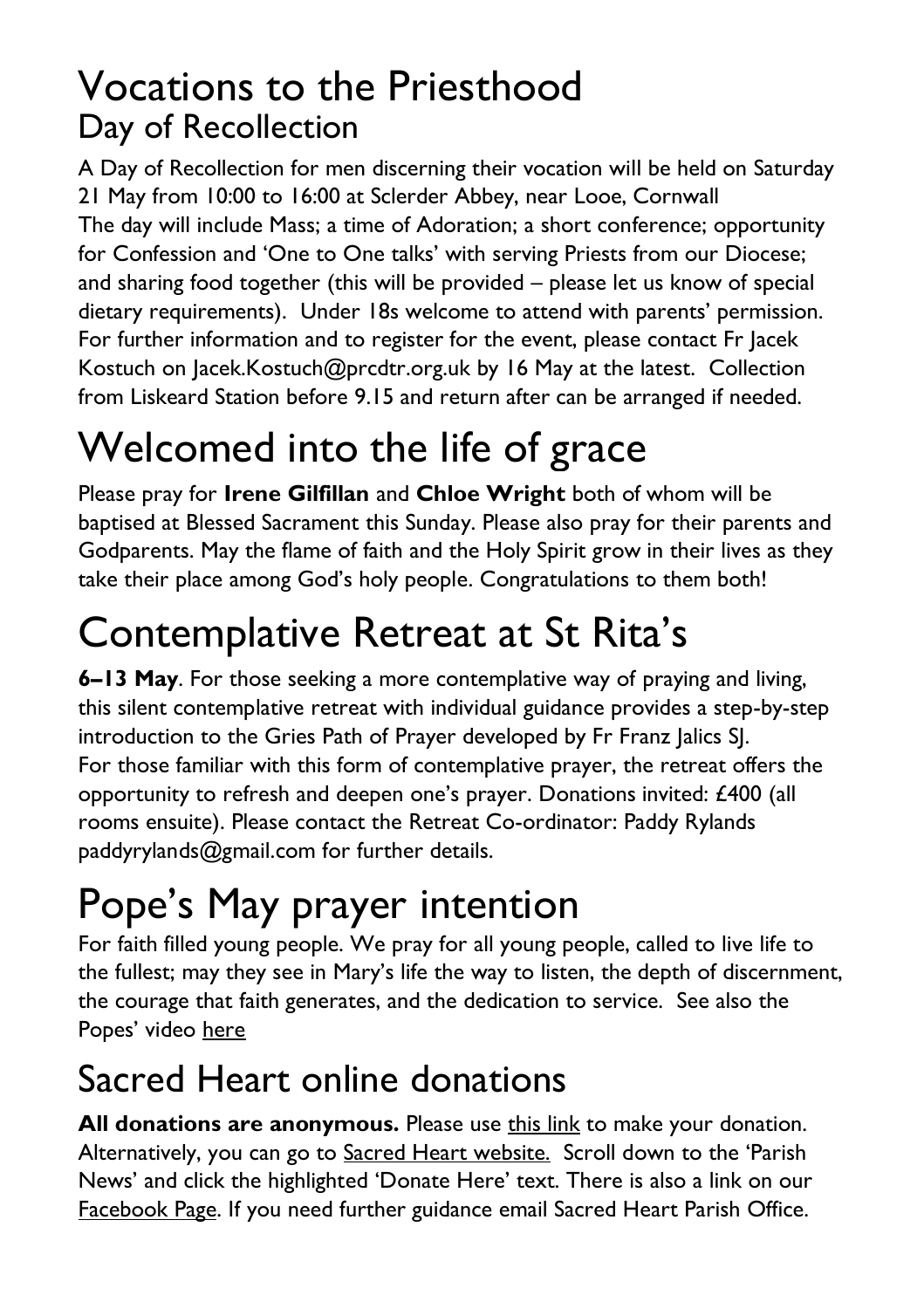# Exeter foodbank News

**April priority items**: UHT milk (1 litre, semi-skimmed), fruit juice, noodle snacks, sugar (500g), washing powder, coffee and fruit squash

Please ONLY donate items from the list. Thank you for your understanding. Collection Points – Co-Op (Heavitree/St Thomas/Alphington Rd); Tesco (Exe Vale); Sainsbury's Alphington/Pinhoe/Guildhall); Waitrose (Gladstone Rd): Morrisons & One Stop Woodwater Lane. Or you can donate money online [here](https://uk.virginmoneygiving.com/charity-web/charity/finalCharityHomepage.action?charityId=1016975&_ga=2.106832579.1384579075.1617955505-1667813714.1617955505)

Each week we serve dozens of clients. We have over 160 volunteers and work with over 180 professional agencies across the city.

Exeter foodbank Spring [Newsletter](https://exeter.foodbank.org.uk/wp-content/uploads/sites/368/2022/04/EFBNewsletterSpring2022V5.pdf)

## GIFT Growing in Faith Together

**What Is GIFT?** GIFT is for families of faith who want to grow in their Catholic faith, meet other families and be supported in their faith journey. It is the gateway to the sacraments of Reconciliation, Holy Communion and Confirmation.

**GIFT Youth:** Fr Albert and our GIFT Youth Team meet with our young people for their own session. GIFT Youth [Registration](https://docs.google.com/forms/d/1js2AU2QewgH1ui7kjv2-mKDJcyulRGa34G-Eo3ao8FI/edit) Form.

#### **Family Prayer:** [Bedtime](https://www.blessedsacrament.org.uk/parish-life/gift/) Chats

**Next GIFT Session:** Saturday 7 May. We look forward to seeing you all then.

**Get in touch and Register:** If you would like to join us, please register using this link: GIFT Primary [Registration](https://docs.google.com/forms/d/1Qs8jP69t9hS5V3ukZvm34yn8pDZdS0iDYrhXY_j8pMQ/edit) Form.

If you have any questions, please get in touch with Maria at [exeter-pastoral](mailto:exeter-pastoral-assistant@prcdtr.org.uk)[assistant@prcdtr.org.uk](mailto:exeter-pastoral-assistant@prcdtr.org.uk)

### Exeter WAYmakers need your support

Please help Exeter WAYmakers. To support our application to be a Community Sponsor we need to raise £9000. Both Exeter parishes have made generous donations to start us off and we want to give you parishioners the opportunity to support this work by your prayers, your volunteering and your individual donations. We want this to be a Catholic community effort across all our parishes so please do support us. Please place any donation in an envelope marked Exeter Waymakers and hand it in to the parish offices. If you wish to make your donation online to a parish account please clearly reference your donation Exeter Waymakers. Many thanks on behalf of the Waymakers Core Group. For more information contact Peter Schranz on [pschranz5@gmail.com](mailto:pschranz5@gmail.com) or Chris Lee.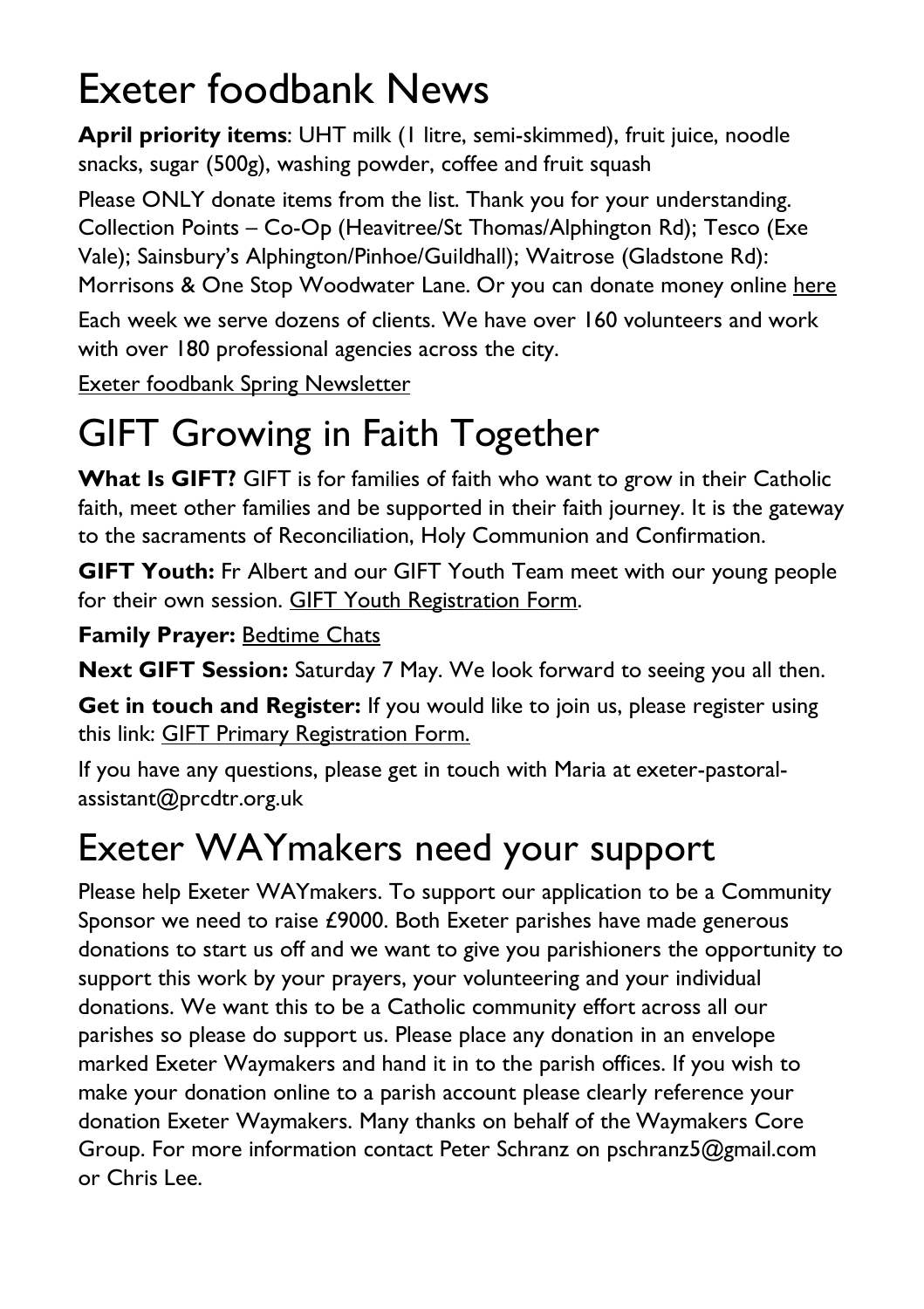# THE WORD

### Sunday 1 May *3rd Sunday of Easter*

First Reading – Acts 5:27-32.40-41 *We are witnesses of all this, we and the Holy Spirit.*

Psalm Response: *I will praise you, Lord, you have rescued me.*

Second Reading – Apocalypse 5:11-14. *The Lamb that was sacrificed is worthy to be given riches and power.*

Gospel – John 21:1-19. *Jesus stepped forward, took the bread and gave it to them and the same with the fish.*

### Sunday 8 May *4th Sunday of Easter*

First Reading – Acts 13:14.43-52 *We must turn to the pagans.*

Psalm Response: *We are his people, the sheep of his flock*

#### Second Reading – Apocalypse 7:9.14-17

*The Lamb will be their shepherd and will lead them to springs of living water.*

Gospel – John 10:27-30 *I know my sheep and they follow me.*

*The Church has always venerated the divine Scriptures just as she venerates the body of the Lord, since, especially in the sacred liturgy, she unceasingly receives and offers to the faithful the bread of life from the table both of God's word and of Christ's body. She has always maintained them, and continues to do so, together with sacred tradition, as the supreme rule of faith, since, as inspired by God and committed once and for all to writing, they impart the word of God Himself without change, and make the voice of the Holy Spirit resound in the words of the prophets and Apostles. Therefore, like the Christian religion itself, all the preaching of the Church must be nourished and regulated by Sacred Scripture. For in the sacred books, the Father who is in heaven meets His children with great love and speaks with them; and the force and power in the word of God is so great that it stands as the support and energy of the Church, the strength of faith for her sons, the food of the soul, the pure and everlasting source of spiritual life.* 

Dogmatic Constitution on Divine Revelation **Dei Verbum** *Solemnly promulgated by His Holiness Pope Paul VI on 18 November 1965.*